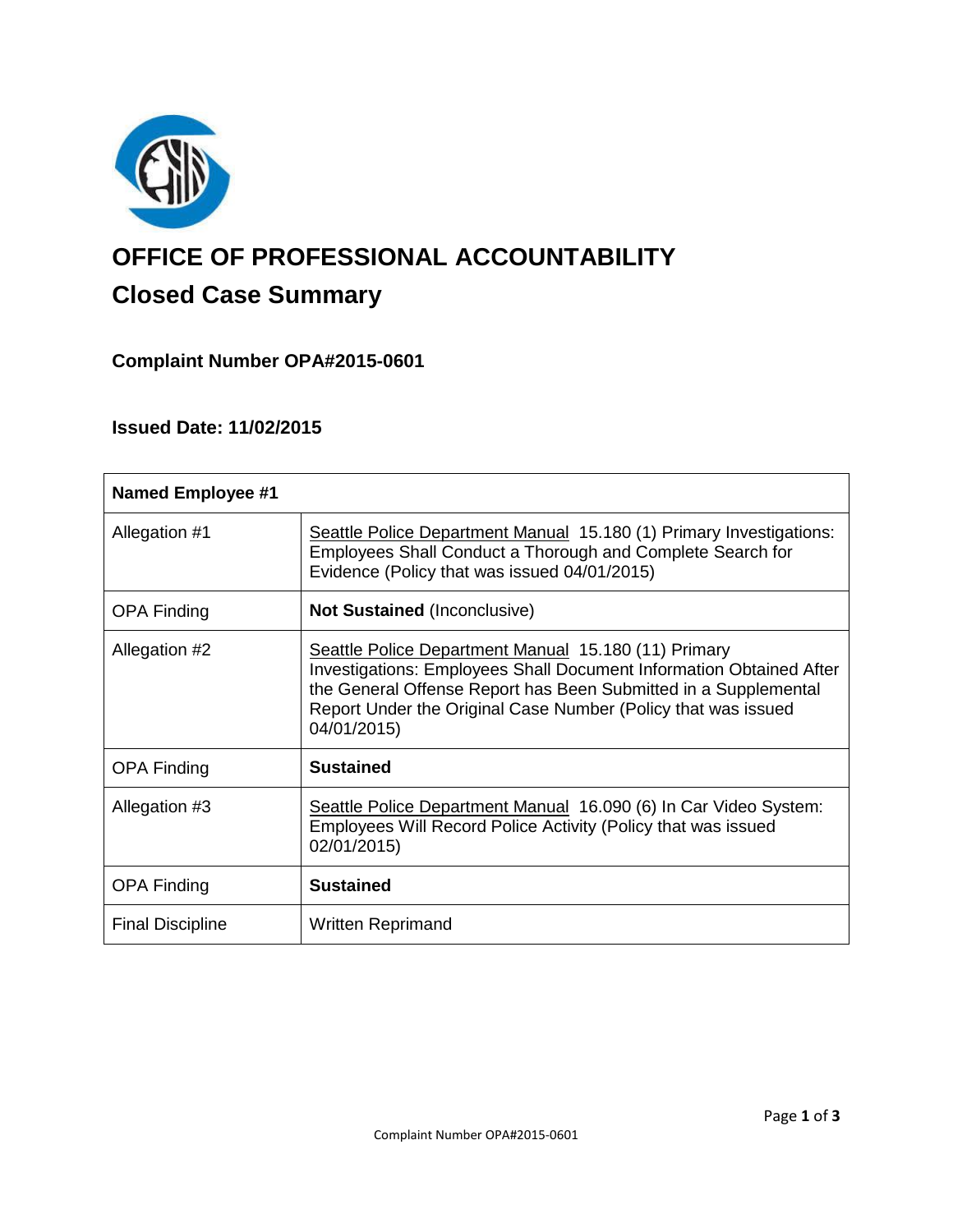## **INCIDENT SYNOPSIS**

The named employee responded to a report that a bicycle, which had been reported stolen earlier that month, was found by the owner and it was chained to a garbage can. To prove ownership, the owner, the complainant, showed a photograph of the bicycle taken before it was stolen to the named employee. The complainant's bicycle was chained with a second bicycle. The named employee used bolt cutters to cut the both bicycles free and returned the complainant's bicycle to him. The complainant believed that the second bicycle was also stolen and wanted the named employee to run the serial number to check. After the named employee left the scene the complainant called 911 to say that a male transient had approached him and possibly was the suspect of the stolen bicycles. However, the complainant called 911 again to say that he was unsure of the probability the male transient was the theft suspect and declined further police response.

## **COMPLAINT**

The complainant alleged that the named employee failed to run the serial number of a bicycle the complainant believed was another stolen bicycle during the recovery of the complainant's own stolen bicycle.

## **INVESTIGATION**

The OPA investigation included the following actions:

- 1. Review of the complaint email
- 2. Interview of the complainant
- 3. Search for and review of all relevant records and other evidence
- 4. Interview of SPD employee

## **ANALYSIS AND CONCLUSION**

The complainant stated that the named employee made no effort to look at the second bicycle. The statement from the named employee was that he searched the second bicycle for a serial number or other identifying marks but found none. The evidence neither supports nor refutes the allegation made by the complainant. At the time that the named employee completed his report, he believed that it was sufficient to document the recovery of a reported stolen bicycle in the CAD history and cross reference the original theft report. The named employee was required to document the recovery of the stolen property in a supplemental report to the original theft report. This would have notified the follow-up detective that the bicycle had been recovered and met the Department's obligation under State and Federal NIBRS (National Incident Based Reporting System) crime reporting standards is to report a one-for-one accountability with items reported stolen and stolen items that are recovered. The named employee now understands the SPD policy requirement. The named employee did not record the recovery of the bicycle with his In-Car Video (ICV) as he did not believe that it was enforcement activity. The named employee was erroneously operating under the previous ICV policy which he believed did not require the recording of non-enforcement activity.